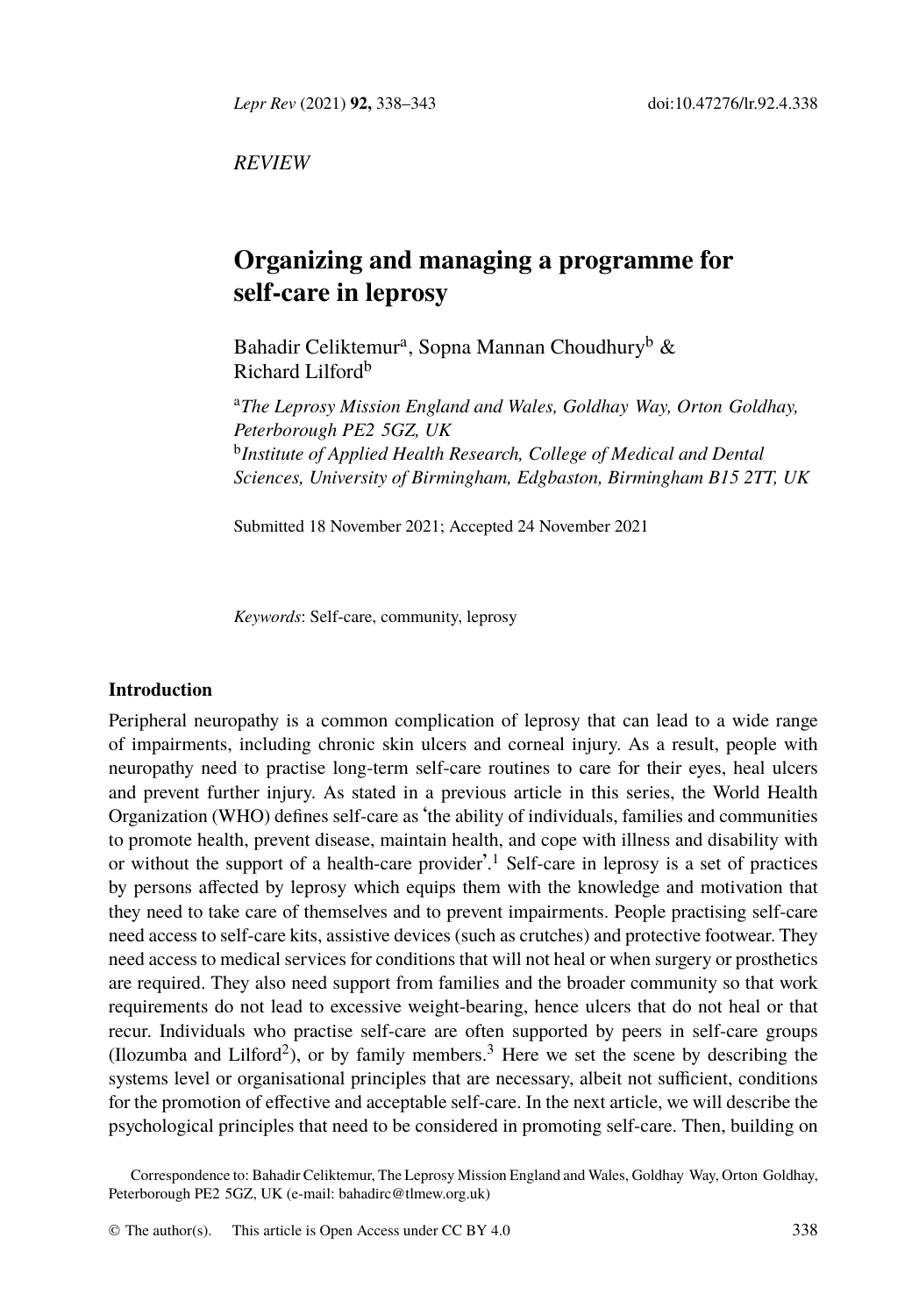# *Organizing and managing a programme for self-care in leprosy* 339

organising principles and psychological theory, the processes of self-care will be described by Dr. Joydeepa Darlong.<sup>4</sup>

Self-care does not exist independently of the broader social and political environment. Thus, concerted action is required across a system in order to initiate, enhance and sustain selfcare. Building on El-Osta *et al.*<sup>5</sup> who describe a generic four level model of self-care, we conceptualise this system across three 'levels' (Figure 1). The first (macro) level is that of the policy and funding environment—the 'organising authority', such as a Non-Government Organisation (NGO) operating within a government leprosy programme. The organising authority must set the stage by mobilising resources in terms of people, facilities, equipment and information systems. The second (meso) level involves mobility of resources to translate upstream policy into downstream action. This bridging task typically falls to 'facilitators'; people who link the organising authority to the community. The third (micro) level involves peer leaders and individuals who are affected by leprosy who must be enabled to learn and practise self-care as part of their daily lives. We will now describe the three levels in more detail.



**Figure 1.** Stylized representation of a typical system to bring about an improvement in self-care.

# **Self-care in the context of the broader system**

# LEVEL 1: THE ORGANISING AUTHORITY (MACRO-LEVEL)

While it is persons affected by leprosy who are responsible for their own self-care, a successful self-care programme must set the conditions in which successful and sustainable self-care activities can be implemented. This requires an 'organising authority' that can put the building blocks in place, and remove existing barriers to successful implementation of self-care. The organising authority is typically the Ministry of Health and its relevant branch, for example the Leprosy Programme, or an NGO (which will need to collaborate with relevant health authorities).

There are several issues to consider at this macro level. First, existing services and resources should be identified since any programme of improvement must build on existing human and physical infra-structure. Second, the leprosy self-care programme may be implemented independently or it may be integrated with other programmes such as those serving other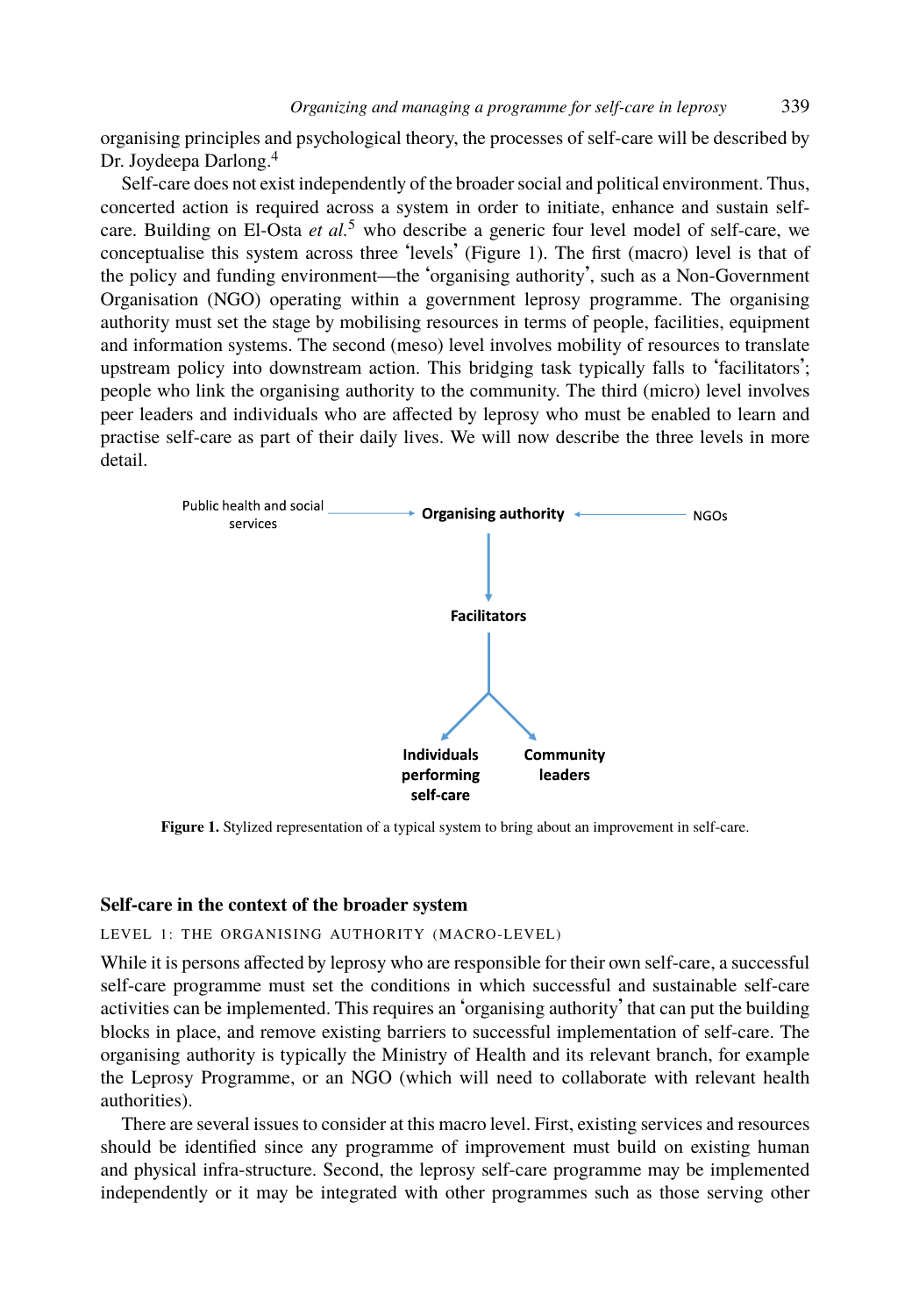#### 340 *B. Celiktemur* et al*.*

Neglected Tropical Diseases (NTDs), or tuberculosis. Third, a programme to promote self-care for people with leprosy may, or may not, be part of a broader programme of early detection and new cases of leprosy, contact tracing and multidrug therapy (like The Leprosy Mission Trust India Replicable Model project to enhance leprosy care within the existing government health system). Fourth, the programme must take into account the availability and quality of rehabilitation and mental health service provision so that people can obtain basic equipment and be referred appropriately when required. Fifth, the organising authority needs to involve persons affected by leprosy and their organisations from the planning stage, to win hearts and minds and to ensure a person-centred approach to self-care. Sixth, the organising authority needs to recruit (or re-deploy) facilitators and then ensure that they are adequately trained, as described below. Seventh, infrastructure should be put in place, including measures to ensure the availability of equipment and establishing workable referral pathways. Eighth, registers of people with or at risk of leprosy disability should be established and maintained (as discussed below). Ninth, policy should include plans to make the intervention sustainable. For example, if funds to support facilitators can be committed only for a fixed period, then un-remunerated peer leaders will need to be identified and trained to take over the facilitation role. Tenth, any intervention takes place in a political context and among competing objectives. It is thus crucial to develop relationships with those who can facilitate, or indeed thwart, successful programmes. This requires 'political work' encompassing influential people in communities and in the broader health and social system. Engagement of this type can also be directed to tackling stigma and dispelling misconceptions about leprosy and disability.

Care is often limited to those affected people who voluntarily attend health clinics or who are actively undergoing treatment. However, self-care needs to be practiced by people who have nerve damage even if they do not have current ulcers or eye-problems. Thus, a functioning patient information and monitoring system/register is vital to ensure that interventions can be properly planned and resourced, and that people can be identified and self-care initiated before problems arise or recur, assuming that issues of privacy and confidentiality are properly covered. Registers can help to ensure that the data collected are sufficiently reliable and sensitive to indicate change in a person's impairment status and ensure that the data can be used to inform policy and action. Registers may include information not just about leprosy disability but also the incidence and severity of new cases. Alternatively, or in addition, people with long standing effects of leprosy may be included in a general disability register, which may be an official resource that provides access to equipment, resources and services. Registers can facilitate reporting of key indicators (including quality of care) from the prevention of disability programmes and medical rehabilitation activities in leprosy at a local, district, state and national level. The standard disability assessment can be completed before entering baseline details, or updating impairment details in the register. Each patient should have a single entry in the register and during subsequent reviews, impairment status would be updated as per the disability assessment. Each patient in the register should be reviewed every 6 months. An electronic register would help to facilitate and streamline reporting. Whether the organising authority should rely on official registers or, in addition, create an independent system for monitoring is a matter for local judgment.

### LEVEL 2: FACILITATION (MESO-LEVEL)

Facilitators link the organising authority to the community by engaging with the communities in which persons affected by leprosy live, helping them access available health-care services and devices, as well as providing training, education, psychosocial support and advocacy.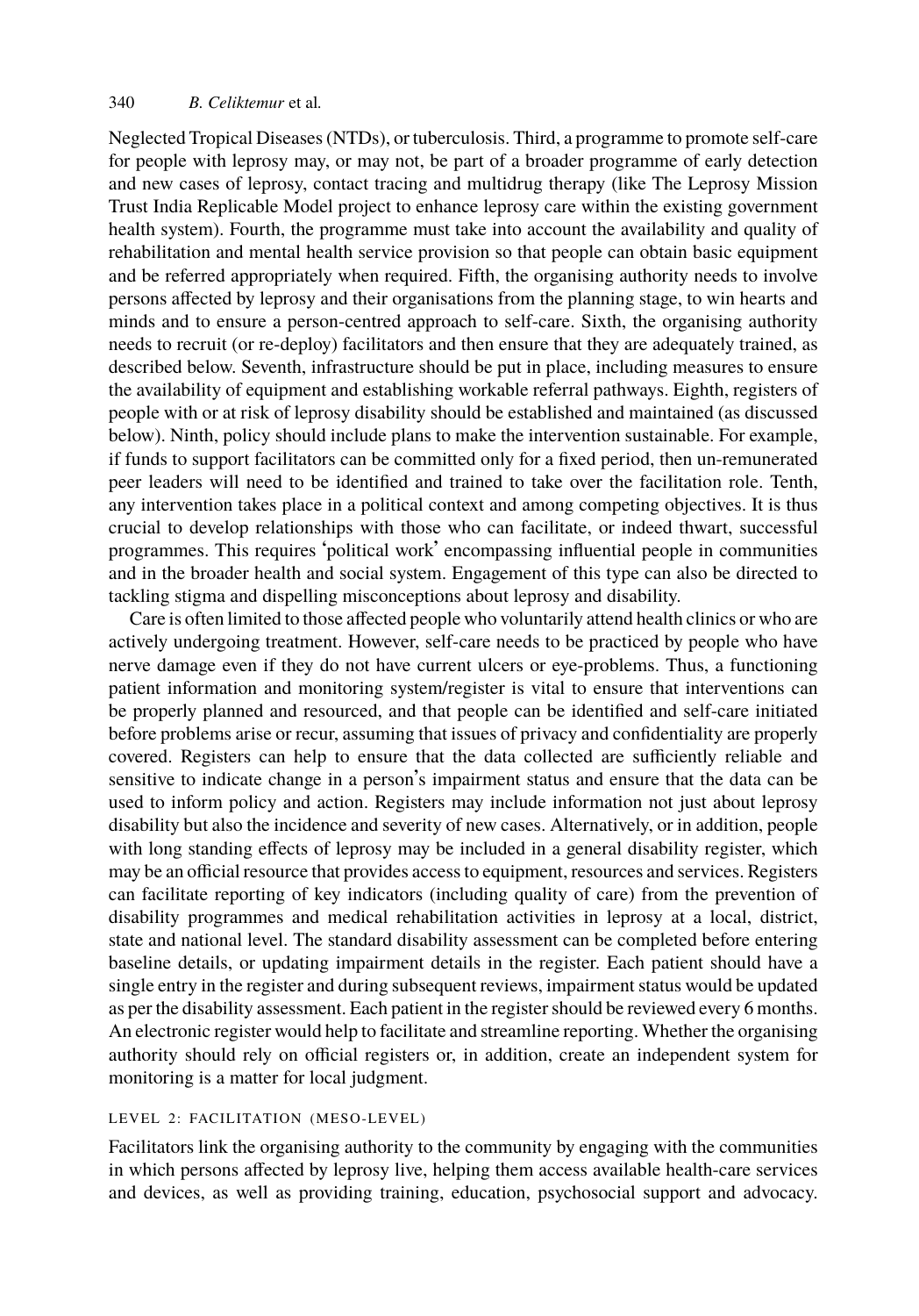### *Organizing and managing a programme for self-care in leprosy* 341

Facilitators also ensure the quality of self-care interventions in the community by regular monit[o](#page-5-0)ring and evaluation.

Facilitators are often appointed by an NGO or health authority who pays their salary. Where possible, persons affected by leprosy or their organisations should be meaningfully involved in the recruitment process. In some programmes, facilitators are recruited from community health workers (e.g. Accredited Social Health Actor (ASHAs/Mitanins in India)) where their leprosy work may be combined with other health care tasks. Facilitators may also be recruited from the general public or on the basis of general managerial and relational skills. Alternatively, or in addition, facilitators may be selected from people affected by leprosy. Cross recruited people who already practised self-care, who were empathetic and who had good problem solving skills.<sup>6</sup> Once recruited, facilitators should be provided with training on self-care. Training should include—but not be limited to—the clinical aspects of leprosy and its treatment, objectives and organisation of self-care (both individually and in groups), barriers to self-care (including disadvantages caused by gender, disability or race), qualities and the role of a good self-care group leader, how to run effective self-care group meetings, indications for refer[r](#page-5-1)[al](#page-5-2) to a health facility, and assessing the level of self-care at home. The training should ideally be co-designed and co-delivered by persons affected by leprosy. Training should be culturally appropriate and delivered in the local language or dialect.

Facilitators also have an important role in engaging with the broader community, especially community leaders, to create a supportive social environment. Where possible they should influence work conditions such as to reduce pressure on vulnerable limbs. Facilitators should establish a relationship with community leaders and others, such as teachers, who are influential in shaping local attitudes. This type of engagement can facilitate an encouraging social environment, mitigate stigma and promote sustainability of self-care interventions.<sup>7,8</sup> For those who choose to practise self-care individually, rather than as part of a group, familybased interventions may help make up for the loss of group support.

### LEVEL 3: THE COMMUNITY (MICRO-LEVEL)

The self-care programme is played out at the community level. In some places there may be only one person affected by leprosy. In others, it may be possible to form self-care groups, but people who wish to practise individual self-care should not be coerced to join such a group. Where a group exists, it is the facilitator's job to train peer leaders on the basis of 'train the trainers'. Peer leaders should be nominated or elected by members of self-care groups. Facilitators should mentor and monitor the work of peer leaders and refresh their training regularly. Where there is no group, the individual takes responsibility for their own care but the facilitator should engage with the broader family, encourage [a](#page-4-2) supportive home environment and explore the basis for self-care actions.

The content of the peer leader training replicates, for the most part, the content of the facilitator training. However, it should be noted that, while the facilitators could be expected to be literate with some degree of formal education, the same may not be true for peer leaders. Therefore, any training of the peer leaders by the facilitator should take into consideration the literacy level of the peer leaders, and make the appropriate adjustments. This means that, in practice, delivery methods such as story-telling, performance, drama and song should be preferred to classroom type lecturing with visual aids where possible. As stated above, the details of self-care itself are described in a companion article.<sup>4</sup>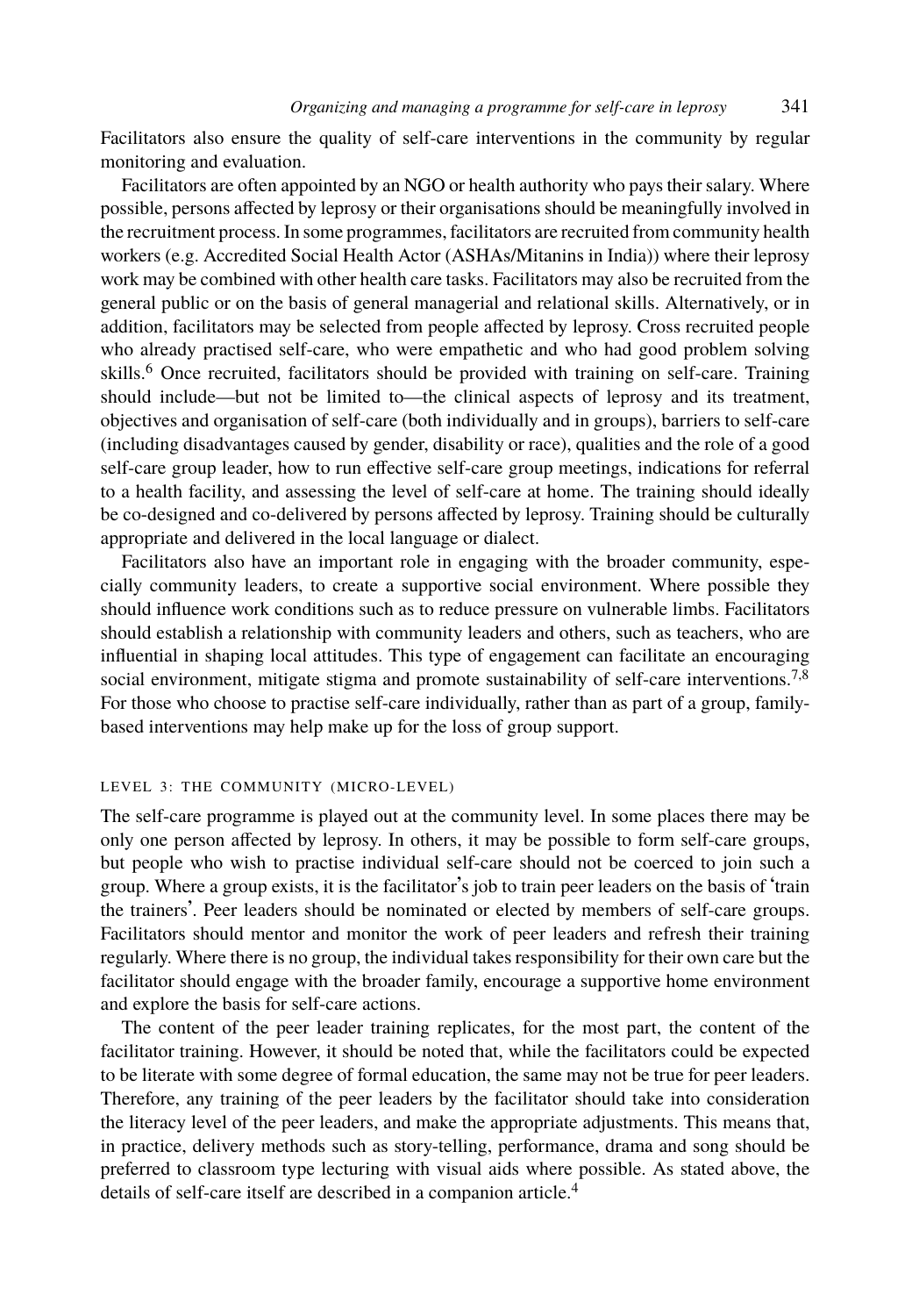# 342 *B. Celiktemur* et al*.*

### **Conclusion**

Much self-care literature has focussed on the 'mechanics' of self-care itself. However, selfcare does not just happen—it is influenced by the broader environment. In this short article, we have emphasised two things. First, the quality of self-care will depend on the overall organisation of self-care programmes, from the organising authority through facilitators to people affected by leprosy. Second, at each of these levels, the broader environment must be engaged with the organising authority, as well as health and social services; facilitators must arrange access to devices and services; and the communities must create an enabling, nonstigmatising environment for their members who are affected by leprosy.

### **Ethics approval**

Not required.

## **Competing interests**

The authors have no competing interests.

### **Funding**

This research was funded by the National Institute for Health Research (NIHR: 200132) using UK Aid from the UK Government to support global health research. BC is also funded by The Leprosy Mission England and Wales. RL is also funded by NIHR ARC West Midlands. The views expressed in this publication are those of the author(s) and not necessarily those of the NIHR or the UK Department of Health and Social Care.

### **Authors**' **contributions**

BC, SC, RJL: contributed to the development and editing of the manuscript. RJL: Director of the NIHR RIGHT funded project at University of Birmingham and contributed to the conception of this review, and critically evaluated the intellectual content.

#### **Acknowledgements**

<span id="page-4-1"></span><span id="page-4-0"></span>We [acknowledge the support](https://www.who.int/news-room/fact-sheets/detail/self-care-health-interventions) and contribution of oth[er members of the NIHR RIGHT grant](https://www.who.int/news-room/fact-sheets/detail/self-care-health-interventions) team including Jo Sartori (University of Birmingham) and Dr. Holly Gwyther and Dr. Joydeepa Darlong for their initial work on the development of the guidelines, as well as the Scientific Guidelines and Advisory Committee and its chair, Dr. Paul Saunderson. We would also like to acknowledge Sian Arulanantham from The Leprosy Mission England and Wales for her continued support with all our work, and for supporting BC.

### <span id="page-4-2"></span>**References**

- <sup>1</sup> WHO. Self-care interventions for health. 2021 Available from: https://www.who.int/news-room/fact-sheets/deta il/self-care-health-interventions.
- 2 Ilozumba O, Lilford RJ. Self-care programmes for people living with leprosy: a scoping review. *Lepr Rev*, 2021; **92**(4): 317–337.
- <sup>3</sup> Van't Noordende AT, Wubie Aycheh M, Tadesse T, Hagens T, Haverkort E, Schippers AP. A family-based intervention for prevention and self-management of disabilities due to leprosy, podoconiosis and lymphatic filariasis in Ethiopia: A proof of concept study. *PLoS Negl Trop Dis*, 2021; **15**(2): e0009167.
- <sup>4</sup> Darlong J. Self-care in leprosy at the front line. *Lepr Rev*, 2021; **92**(4): 356–365.
- <sup>5</sup> El-Osta A, Webber D, Gnani S, Banarsee R, Mummery D, Majeed A *et al.* The self-care matrix: a unifying framework for self-care. *SelfCare*, 2019; **10**(3): 38–56.